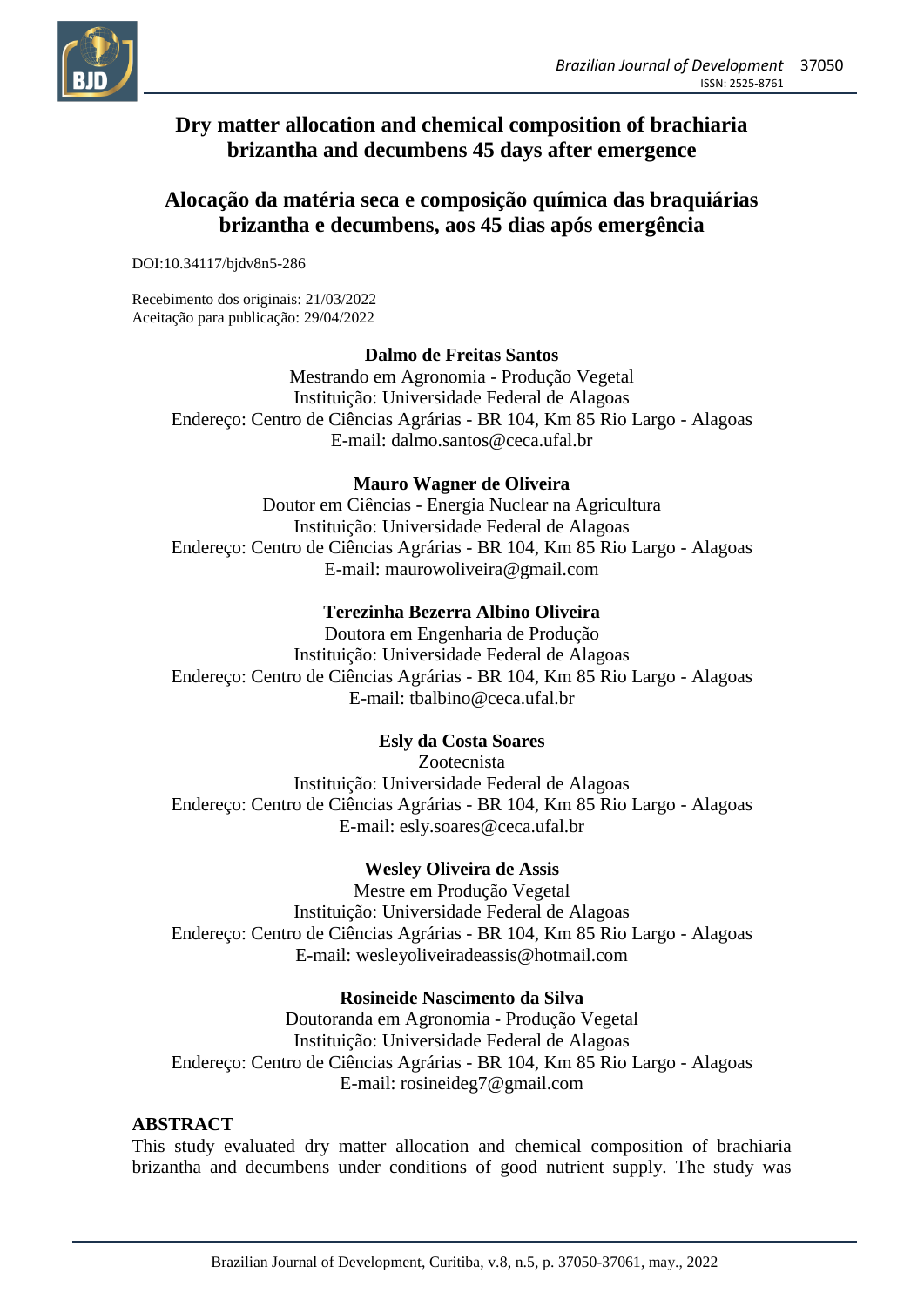

conducted in the city of Coruripe, East Mesoregion of the state of Alagoas, in a mediumtextured dystrophic red-yellow latosol. The experimental design was randomized blocks with five replications, and the plots consisted of five furrows of five meters in length, spaced 0.60 meters apart. Phosphorus was applied at the bottom the open furrows at a dose equivalent to 50 kg of P ha<sup>-1</sup>. Nitrogen and potassium fertilizers were applied at doses equivalent to  $150$  ha<sup>-1</sup> when plants were approximately 5 cm tall. Evaluations of dry matter accumulation and allocation were carried out 45 days after plant emergence, when light interception by leaves was approximately 90%. Both species showed high growth rates, with an average shoot dry matter accumulation of  $5.64$  t ha<sup>-1</sup>, but brachiaria decumbens was about 25% more productive than brachiaria brizantha. There was no effect of the species on the percentage of dry matter allocation and about 50% of it was allocated to in the leaves. There was also no species effect on shoot crude protein content, which had an average of 106 g  $kg^{-1}$ , enough to ensure good ruminal fermentation. Brachiaria decumbens had higher calcium, magnesium and sulfur contents compared to brachiaria brizantha, although adequate contents of these three nutrients were also found in brachiaria brizantha.

**Keywords**: production system, sustainability, agricultural management.

## **RESUMO**

No presente trabalho, avaliou-se a alocação da matéria seca e a composição química das braquiárias brizantha e decumbens, em condições de bom suprimento de nutrientes. O estudo foi conduzido em Coruripe, região leste de Alagoas, em um Latossolo Vermelho-Amarelo distrófico, de textura média. O delineamento experimental foi o de blocos ao acaso, com cinco repetições, sendo as parcelas constituídas de cinco sulcos de cinco metros de comprimento, espaçados de 0,60 metro. No fundo do sulco aberto para a semeadura foi aplicado fósforo, na dose equivalente a 50 kg de P ha<sup>-1</sup>. As adubações nitrogenada e potássica, em doses equivalentes a 150 ha<sup>-1</sup>, foram realizadas em cobertura quando as plantas apresentaram cerca de 5 cm de altura. As avaliações do acúmulo e partição da matéria seca foram realizadas aos 45 dias após a emergência das plantas, quando a interceptação foliar era de aproximadamente 90% da luz solar. As braquiárias tiveram alta taxa de crescimento, com valor médio de acúmulo de matéria seca na parte aérea de 5,64 t ha<sup>-1</sup>, contudo, a braquiária decumbens foi cerca de 25% mais produtiva que a braquiária brizantha. Não houve efeito de espécie de braquiária na alocação percentual da matéria seca e, cerca de 50% desta matéria seca, estava alocada nas folhas. Para os teores de proteína bruta da parte aérea das braquiárias também não foi constatado efeito de espécie de braquiária, tendo-se obtido valor médio de 106 g kg<sup>-1</sup>, suficiente para assegurar uma boa fermentação ruminal. A braquiária decumbens teve maior teor de cálcio, magnésio e enxofre que a braquiária brizantha, mas, mesmo na braquiária brizantha os teores desses três nutrientes estavam em concentrações adequadas.

Palavras-chave: sistema de produção, sustentabilidade, gerenciamento agrícola.

## **1 INTRODUCTION**

Pastures are the main source of roughage for ruminants, and extensive areas in the state of Alagoas are used for beef cattle and dairy farming. In sown pastures, there is a predominance of the genus *Urochloa* (formerly *Brachiaria*). Farmers have shown a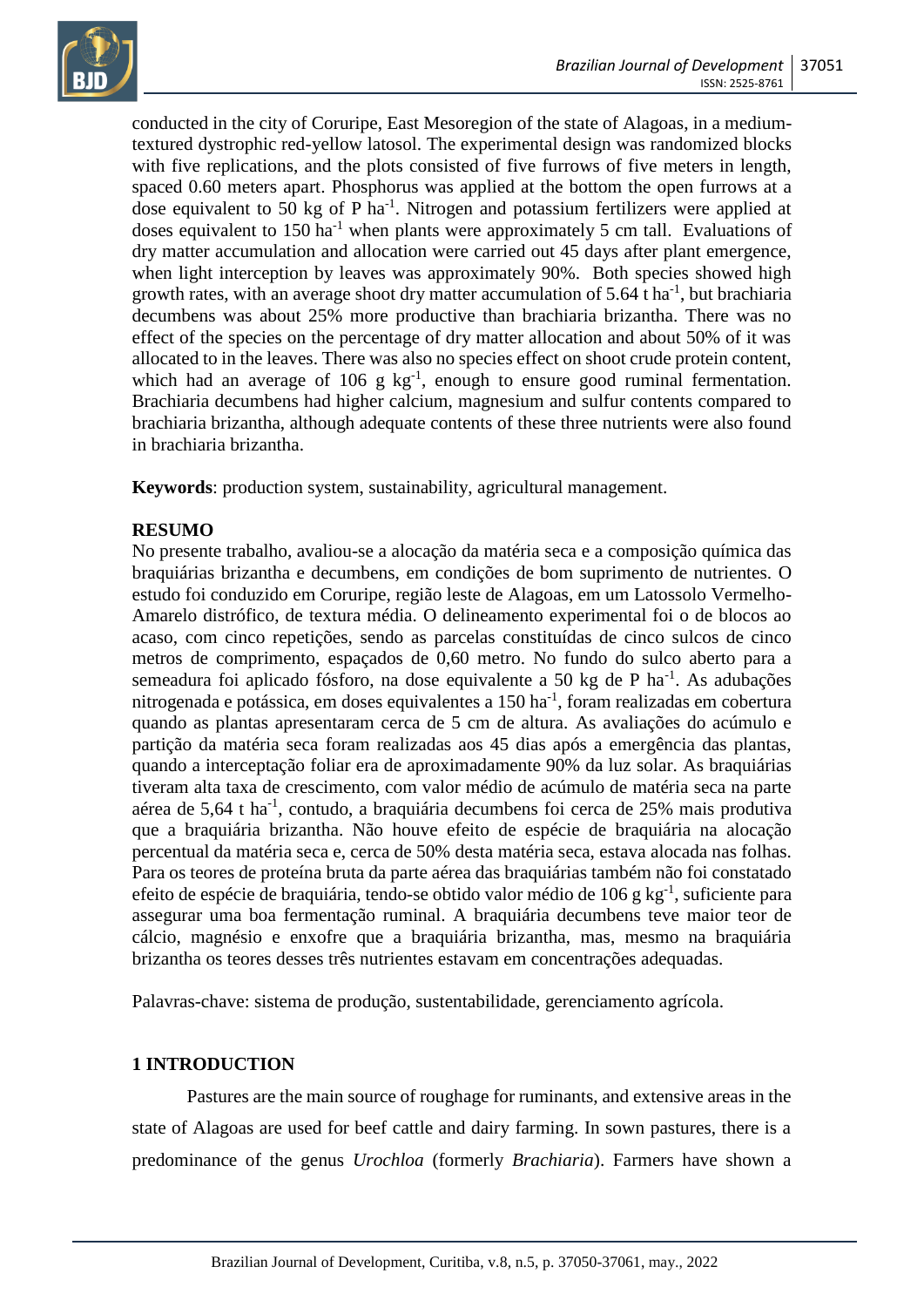

preference for plants of this genus because of their robustness, wide adaptability to different edaphoclimatic environments, associated with high yield potential and good nutritional value of plants (BRAZ, 2003; PACHECO et al., 2013; OLIVEIRA et al., 2017; OLIVEIRA et al., 2021). Studies conducted by Souza (2010) showed that *Urochloa brizantha* (brachiaria brizantha) cv. *Marandú* and *Xaraés*, as well as *Panicum maximum* cv. *Massai* and *Tanzania* had the highest yields.

Forage plant adaptation and growth can be evaluated by several variables, the most common being dry matter production and allocation in the plant throughout the biological cycle (OLIVEIRA et al., 2000; PORTES et al., 2000; OLIVEIRA et al., 2017). The chemical composition of pastures (especially protein, phosphorus and sulfur contents) greatly influences forage digestibility and intake by ruminants, thus having a significant effect on animal productivity. Other factors that interfere in the persistence, production and bromatological quality of forage are nutrient availability in the soil, chemical fertilization, weather conditions and pasture management (DE BONA, 2008; VIANA et al., 2011; FRANCISCO et al., 2017; DIAVÃO, 2022).

To improve the low productivity of land and animals, some producers have chosen to replace one forage with another, but this alternative has not been effective. Therefore, it is essential to reconstruct soil fertility with lime and gypsum application, chemical fertilization, in addition to decompressing the surface layer of the soil, usually compacted by intense animal trampling (PORTES et al., 2000; OLIVEIRA et al., 2018; FIGUEIREDO et al., 2020). In chemically and physically depleted soils, the nutritional value of forage is low, characterized by high levels of cell wall constituents and low levels of protein, calcium and phosphorus (STROZZI, 2014; OLIVEIRA et al., 2017; KOZLOSKI, 2019; DIAVÃO, 2022).

Thus, this study aimed to evaluate, under conditions of good nutrient supply, dry matter production and allocation, in addition to the chemical composition of brachiaria brizantha and decumbens 45 days after plant emergence.

## **2 MATERIAL AND METHODS**

The study was conducted in the city of Coruripe, state of Alagoas (Latitude: 10° 8' 1'' S, Longitude: 36° 10' 34'' W) (Figure 1). According to Köppen classification, the entire eastern half of the state has a tropical and warm climate (As'), with autumn/winter rainfall between 1,000 mm and 1,500 mm. There is an increasing variation in rainfall from January to December 2020 (Figure 2). The region does not show large fluctuations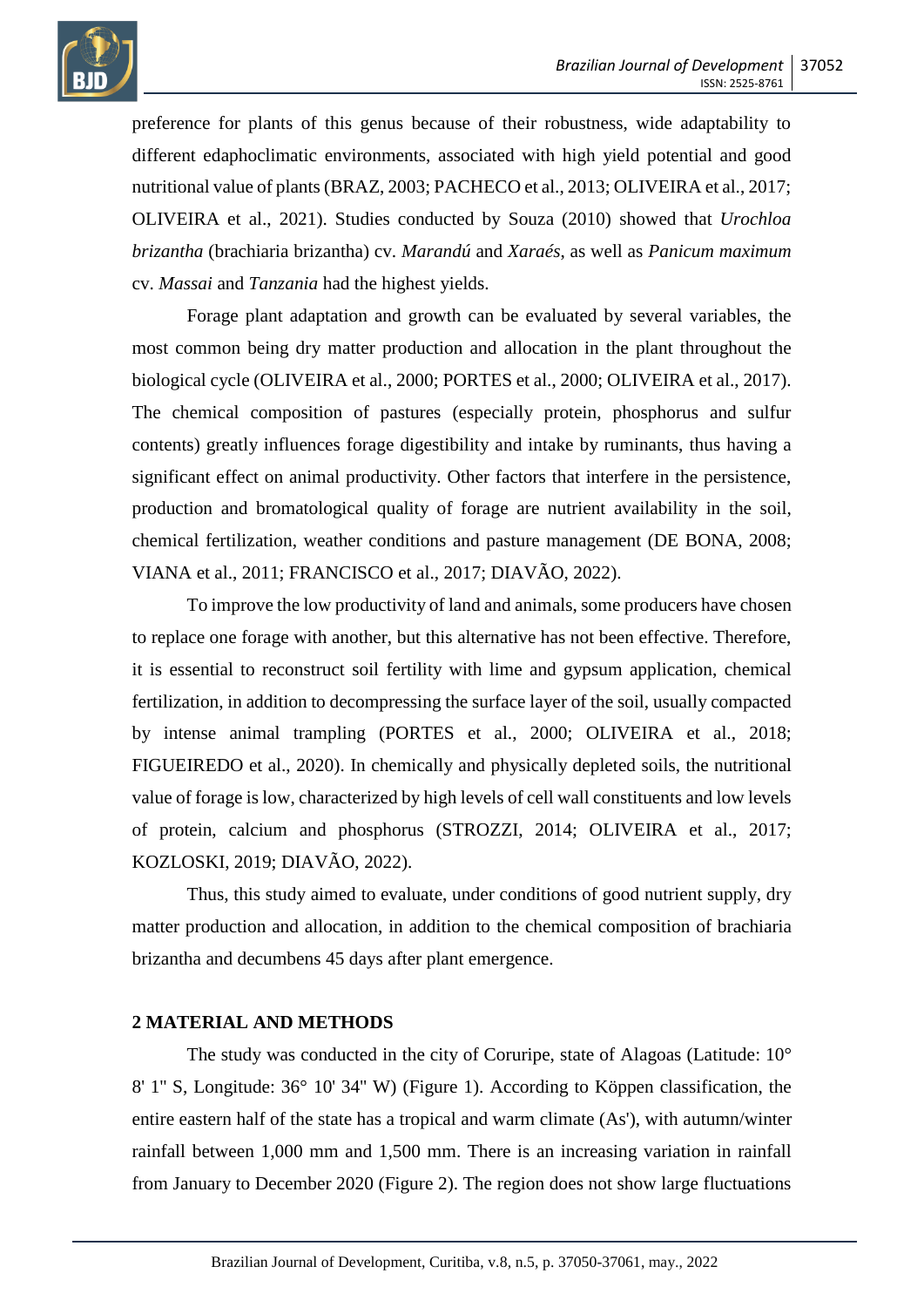

in average temperature, varying between 23°C and 28°C on the coast. The soil was classified as medium-textured dystrophic red-yellow latosol.



Figure 1 - Location of the study site, city of Coruripe, state of Alagoas.

Figure 2 **-** Rainfall in 2020 in the city of Coruripe, state of Alagoas. Monthly and accumulated volume of rain.



In March 2020, soil samples were collected in the 0-20 cm layer. The soil showed 46.59% base saturation, without the presence of exchangeable aluminum (Table 1). Plowing and harrowing were carried out to improve the physical properties of the soil before the sowing of the brachiaria species. In April 2020, brachiaria brizantha (*Urochloa brizantha* cv. *Marandu)* and brachiaria decumbens (*Urochloa decumbens* cv. IPEAN) were sown at a rate of 15 kg of pure viable seeds per hectare (Figure 3).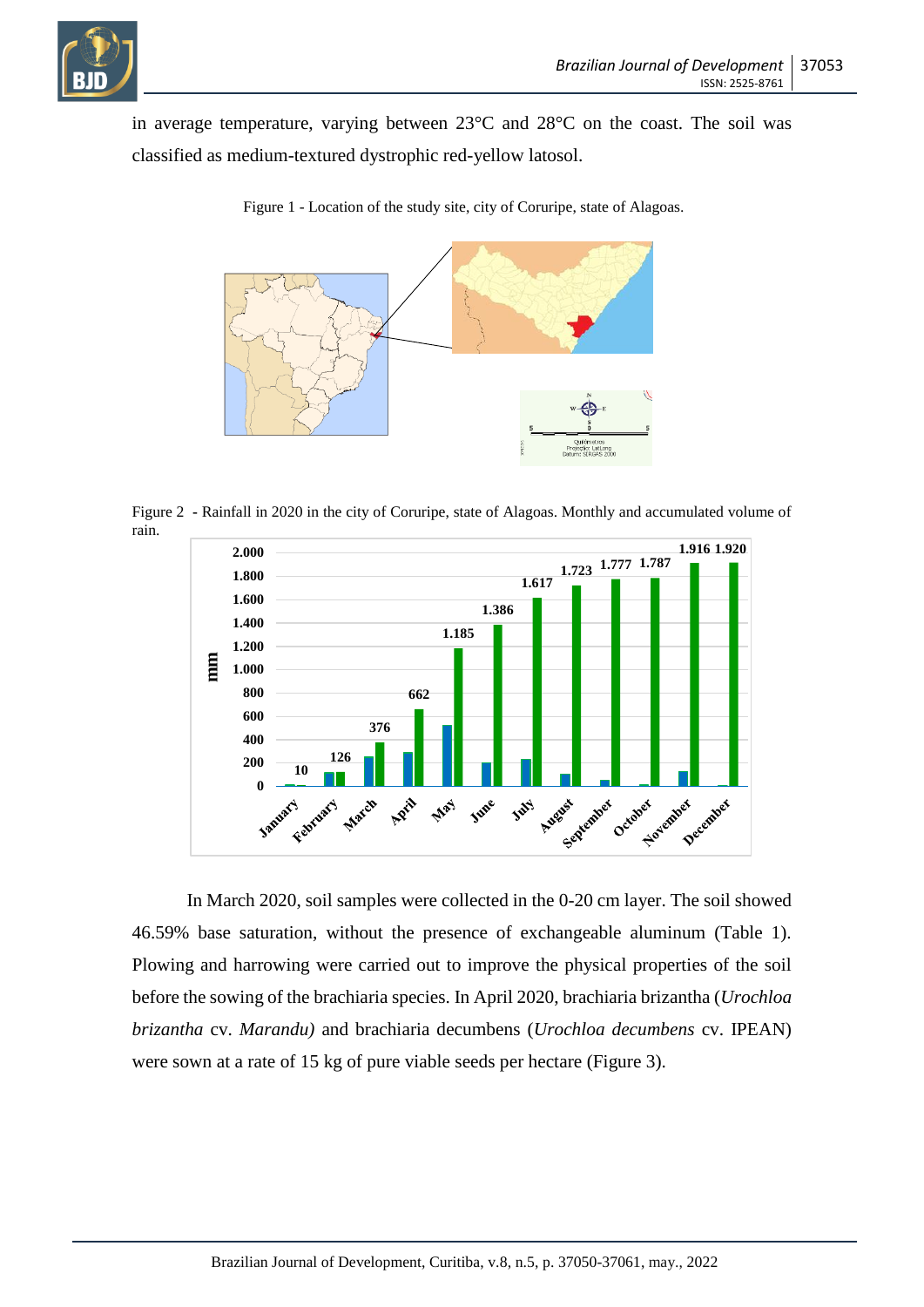| Layer                         | pH in |  |    | Ca                                                                                                                                                                                                                                                                                                                                                                                                                  | Mg  |     |     |      |      | $\mathbf{A}^{+3}$   $\mathbf{H} + \mathbf{A}\mathbf{I}$   $\mathbf{BS}$   CEC (t)   CEC (T) |       | m              |  |
|-------------------------------|-------|--|----|---------------------------------------------------------------------------------------------------------------------------------------------------------------------------------------------------------------------------------------------------------------------------------------------------------------------------------------------------------------------------------------------------------------------|-----|-----|-----|------|------|---------------------------------------------------------------------------------------------|-------|----------------|--|
|                               | H20   |  |    | $\left  \cdot \right $ and $\sin^3 \theta$ . $\left  \cdot \right $ . $\left  \cdot \right $ . $\left  \cdot \right $ . $\left  \cdot \right $ and $\left  \cdot \right $ and $\sin^3 \theta$ . $\left  \cdot \right $ and $\left  \cdot \right $ and $\left  \cdot \right $ and $\left  \cdot \right $ and $\left  \cdot \right $ and $\left  \cdot \right $ and $\left  \cdot \right $ and $\left  \cdot \right $ |     |     |     |      |      |                                                                                             |       | .------%-----. |  |
| $0 \text{ to } 20 \text{ cm}$ | 5.2   |  | 98 | 2.6                                                                                                                                                                                                                                                                                                                                                                                                                 | 0.9 | 0.0 | 4.3 | 3.75 | 3.75 | 8.05                                                                                        | 46.59 | $0.00\,$       |  |

Table 1 **-** Analytical results of the soil sample in the 0-20cm layer collected of the study area in March.

pH in water (1:2.5 ratio).  $Ca^{2+}$ , Mg<sup>2+</sup> and Al<sup>3+</sup> extracted by <sup>1 mol L-1</sup> KCl. P, K and Na extracted by Mehlich-1.  $H^+ + Al^{3+}$  extracted by 0.5 mol L-1 calcium acetate at pH 7.0.

Figure 3 - Plant emergence and nitrogen and potassium fertilization between the rows of brachiaria.



The experimental design was randomized blocks with five replications, and the plots consisted of five furrows of five meters in length, spaced 0.60 meters apart. Phosphorus was applied at the bottom of the open furrows at a dose equivalent to 50 kg of P ha<sup>-1</sup> (equivalent to 114.5 kg of P<sub>2</sub>O<sub>5</sub>) using simple superphosphate as a P source to increase efficiency in nitrogen metabolism and protein synthesis, as there is a strong interaction of N, P and S in biochemical routes (MALAVOLTA et al., 1997; OLIVEIRA et al., 2018). The phosphate fertilizer was covered with a layer of earth of approximately 5 cm. Brachiaria seeds were distributed by hand in the furrows and covered with a thin layer of earth (approximately 1 cm). There was no need for pest and weed control.

Nitrogen and potassium fertilizers were broadcast (Figure 3) when the plants were around 5 cm tall. The fertilization doses were equivalent to  $150 \text{ ha}^{-1}$ , using ammonium sulfate and potassium chloride as nutrient sources. Ammonium sulfate is used to eliminate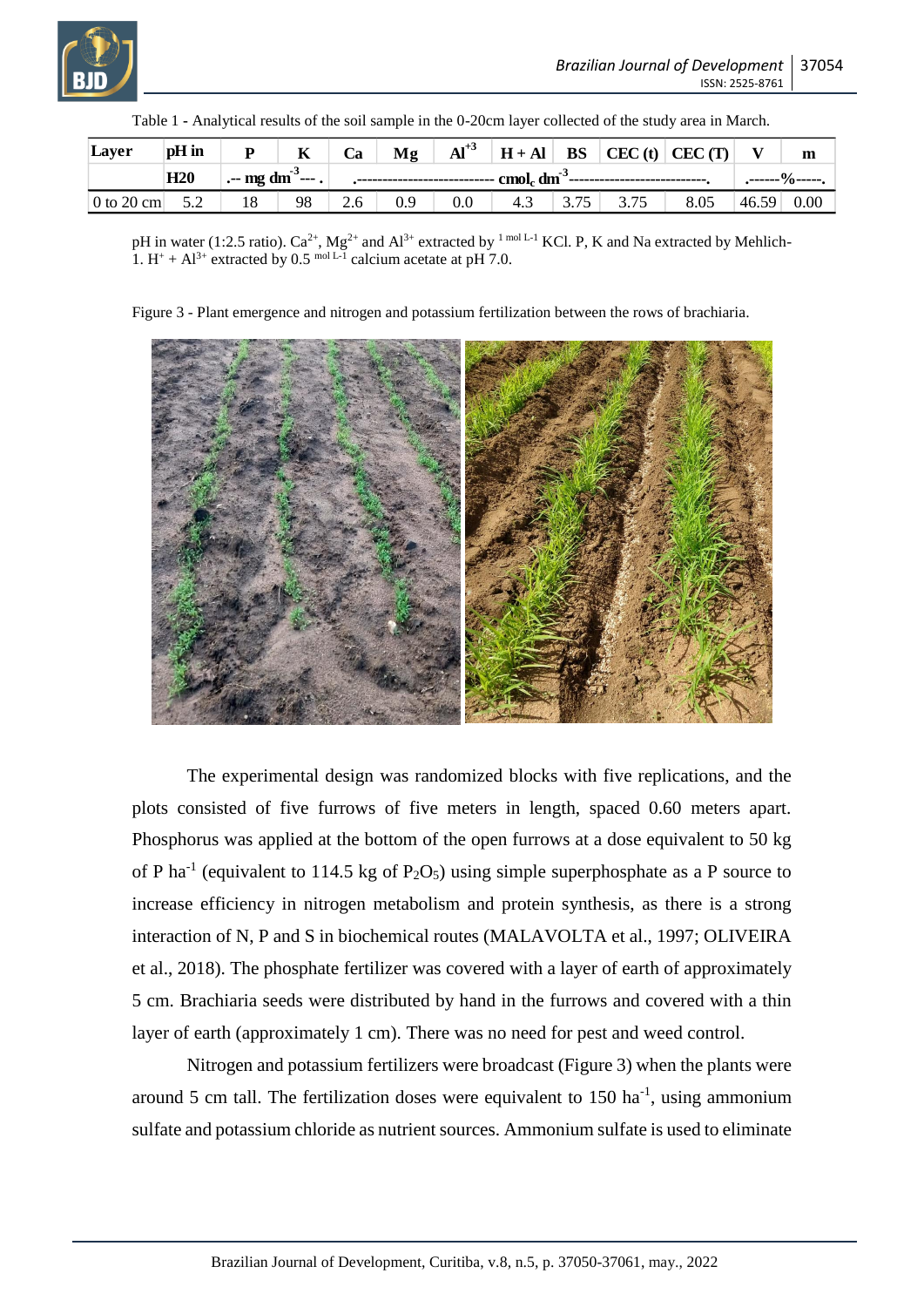

N losses by volatilization (OLIVEIRA et al., 2018) and increase N metabolism efficiency, as previously mentioned.

Dry matter accumulation and allocation were evaluated 45 days after emergence (DAE), sampling areas of 1.0  $m<sup>2</sup>$  in the central rows of the plots. This sampling was defined by estimating light interception of 90%. The brachiaria plants were cut close to the soil surface, weighed, and subsampled to quantify dry matter allocation in stems + petioles and leaves. In the subsamples, the green leaves were separated from the rest of the plant, and each fraction was weighed again. These subsamples were dried in a forced ventilation oven at 50 °C to constant mass and weighed, following procedures described by Malavolta et al. (1997) and Silva and Queiroz (2006). Based on these values, dry matter accumulation was calculated in stems + petioles and leaves. Shoot dry matter accumulation in brachiaria brizantha and decumbens was the sum of the dry matter of the stems + petioles and leaves of each species.

Subsubsamples of stems + petioles and leaves were ground in a stainless-steel mill and submitted to sulfuric and nitric-perchloric digestions. Crude protein, phosphorus, potassium, calcium, magnesium and sulfur contents were determined in the dry and ground material, following methods described by Malavolta et al. (1997) and Silva and Queiroz (2006). Crude protein contents were obtained by the Kjeldahl method, phosphorus by spectrocolorimetry and potassium by flame photometry. Calcium and magnesium were determined by atomic absorption spectrophotometry and sulfur by turbidimetry. The results were submitted to analysis of variance and the means compared by the Scott-Knott test at 5% probability (FERREIRA, 2011).

#### **3 RESULTS AND DISCUSSION**

Based on the mean squares of the analysis of variance and the coefficient of variation for dry matter accumulation and allocation in leaves, stems + petioles and shoot dry matter accumulation, we found there was a significant effect of brachiaria species for dry matter accumulation in stems + petioles and shoot dry matter accumulation (Table 2). For dry matter accumulation in stems + petioles, average values of 2.46 and 3.25 t ha<sup>-1</sup> were found for brachiaria brizantha and decumbens, respectively.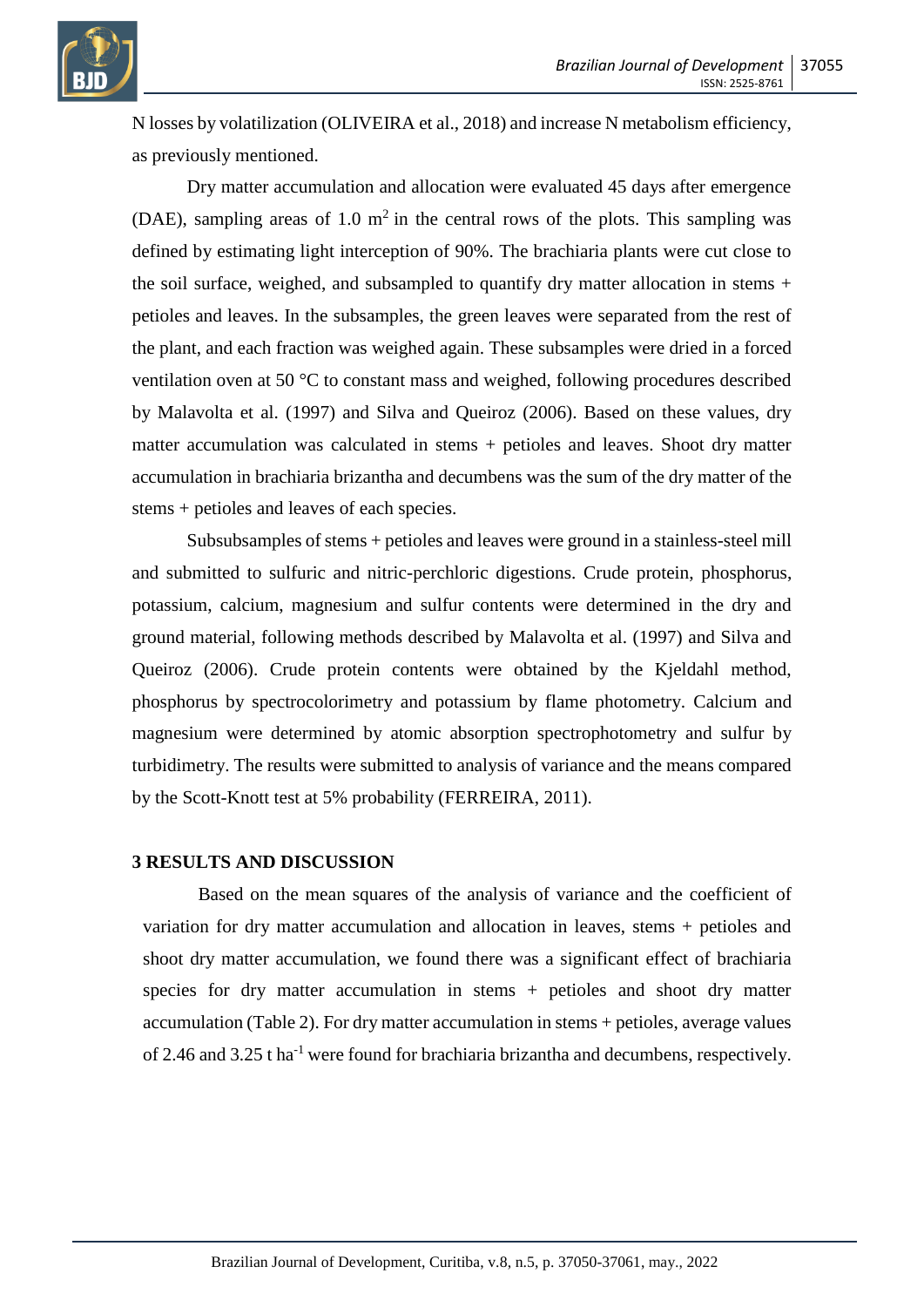

Table 2 - Mean squares of variance and coefficient of variation (CV) of dry matter accumulation in stems + petioles (Ac. S+P); dry matter accumulation in leaves (Ac. L); dry matter accumulation in shoots (Ac. S); and the percentage allocation of dry matter in stems + petioles (Alloc. % S+P) and leaves (Alloc. % L) of Brachiaria brizantha and decumbens 45 DAE.

|                            |    | <b>Mean Square -</b> |                |             |                     |                       |  |  |  |
|----------------------------|----|----------------------|----------------|-------------|---------------------|-----------------------|--|--|--|
| <b>Source of Variation</b> | DF | Ac. $S+P$            | Ac. $L$        | Ac. S       | Alloc. $% S+P$      | Alloc. $% L$          |  |  |  |
|                            |    | $(1^{ha-1})$         | $($ t ha-1 $)$ | $(1)$ ha-1  |                     |                       |  |  |  |
| Brachiaria (B)             |    | 1,548.88**           | 6,161.5ns      | $4,109.1^*$ | 14.93 <sup>ns</sup> | $14.95$ <sup>ns</sup> |  |  |  |
| <b>Block</b>               | 4  | 91.41                | 93.46          | 338.1       | 1.93                | 1.94                  |  |  |  |
| Residue                    | 4  | 85.7                 | 166.91         | 452.1       | 3.66                | 3.65                  |  |  |  |
| Mean value                 |    | 2.85                 | 2.78           | 5.64        | 50.56               | 49.44                 |  |  |  |
| (96)                       |    | 10.26                | 14.69          | 11.93       | 3.78                | 3.87                  |  |  |  |

\*\*, \*, ns significant at  $1.0\%$ ,  $5.0\%$  or not significant, respectively, by the F test.

The greater accumulation of dry matter in stems + petioles of brachiaria decumbens resulted in an increased dry matter accumulation in the entire plant shoot compared to brachiaria brizantha. The accumulation of dry matter in the entire shoot of brachiaria decumbens was  $6.27$  t ha<sup>-1</sup>, approximately 25% higher than that of brachiaria brizantha (5.00 t ha<sup>-1</sup>). However, shoot dry matter accumulation was also considered high for brachiaria brizantha. Growth rate and dry matter accumulation are influenced by several factors, especially water and nutrient availability in the soil, temperature, luminosity, plant yield potential and time (STROZZI, 2014; DIAS et al., 2021; OLIVEIRA et al., 2021). In a similar study to this one, Portes et al. (2000) reported shoot dry matter of brachiaria brizantha of 2.5 t per hectare 45 days after emergence.

One of the factors that may have contributed to the greater accumulation of dry matter in this study compared to that of Portes et al. (2000) was nutrient availability, a consequence of the higher fertilization used in sowing and broadcasting. Portes et al. (2000) applied 300 kg per hectare of 04-30-16 at sowing and 40 kg of N per hectare at 40 DAE. Oliveira et al. (2018) stated that grasses have a high response to fertilization, especially to nitrogen. Oliveira et al. (2021) conducted studies with brachiaria brizantha in soil of good fertility and reported an average rate of shoot dry matter accumulation of 120 kg per hectare per day, up to 45 DAE. In this study, average shoot dry matter accumulation of brachiaria brizantha and decumbens was 110 and 139 kg per hectare per day, up to 45 DAE, respectively.

There was no significant effect of species on the percentage allocation of dry matter in stems  $+$  petioles (Table 2). The average allocation of dry matter in stems  $+$ petioles was 50.56% and, therefore, 49.44% was allocated in leaves. Both for the percentage allocation of dry matter in stems + petioles and leaves, there was a coefficient of variation of 3.78 and 3.87%, respectively. Thus, there was practically equal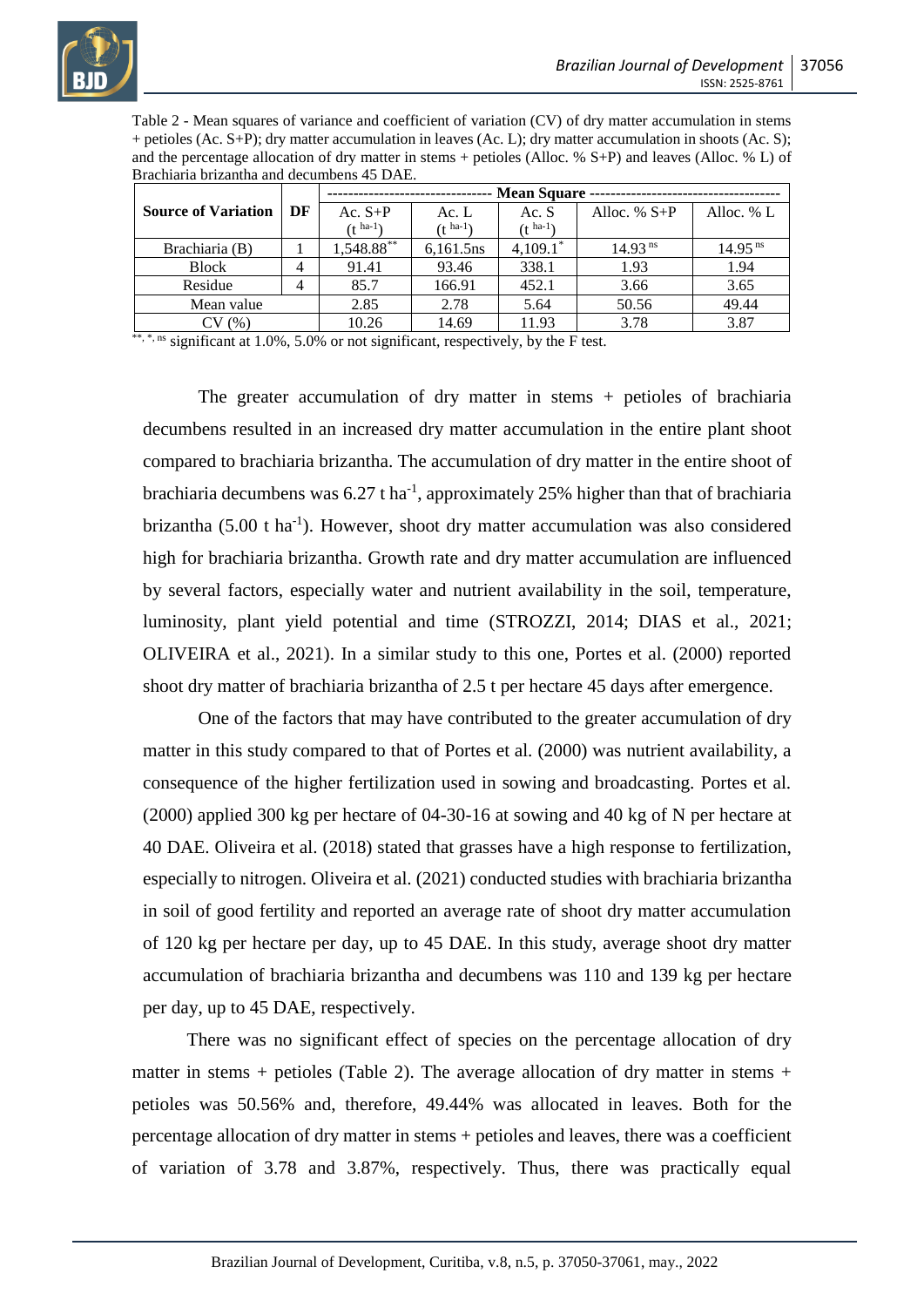

participation of stems + petioles and leaves in the forage of these brachiaria collected at 45 DAE. Strozzi (2014) conducted a study in the state of São Paulo with brachiaria brizantha (cv. *Marandú*) using a fertilization dose of 250 kg of N per hectare and found that the percentage allocation of dry matter in leaves was 52%, a value close to that found in this study.

Table 3 shows the average values of crude protein and P, K, Ca, Mg and S contents in stems + petioles, leaves and the entire shoots of brachiaria brizantha and decumbens. Plant shoot protein has been one of the variables most used in competition studies or for the evaluation of forage yield potential (SNIFFEN et al., 1993; DE BONA, 2008; VIANA et al. 2011; MORAIS et al., 2013). In this study, there was no effect of species on crude protein content in stems + petioles, and an average value of 66.2 g per kg of dry matter (or 6.6%) was found. On the other hand, there was a significant species effect on crude protein contents in leaves. The average leaf crude protein content of brachiaria decumbens was 156 g kg<sup>-1</sup>, approximately 10% higher than that of brachiaria brizantha. However, there was no difference in shoot crude protein content of the brachiaria, which was 106.5 g per kg of dry matter, a value close to that reported by Figueiredo et al. (2020) and Silva et al. (2020).

There may be grazing selectivity by animals even at 45 DAE, usually for softer plant parts with higher nutritional value. Even without this consideration, we found the protein content of the entire shoot of the brachiaria to be enough for good fermentation and digestibility of dry matter in the rumen. Sniffen et al. (1993) and Morais et al. (2013) believe food consumption in cattle is mainly controlled by ruminal activity. A crude protein content of 70 g  $kg^{-1}$  (or 7.0 %) in the total diet would be considered the critical minimum for a good ruminal fermentation condition. Still, according to Morais et al. (2013), lower crude protein levels lead to a decrease in consumption and, consequently, maintenance requirements are not met, resulting in weight loss (PAULINO et al., 2003). For this reason, the lower intake and digestibility of tropical grasses in advanced maturity are related to low crude protein content and the lower supply of ammonia in the rumen for cellulolytic bacteria (KOZLOSKI, 2019).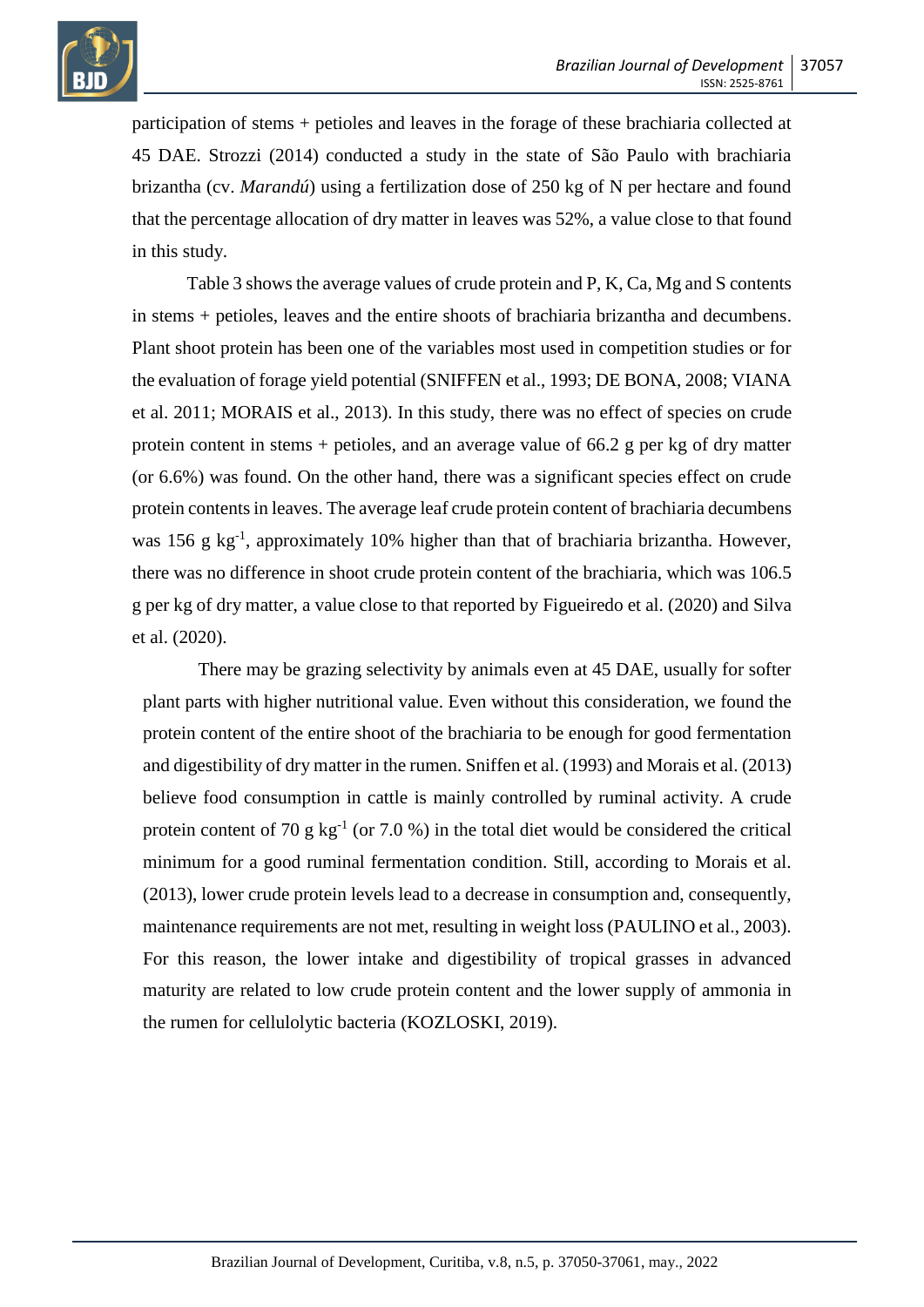

|                   | المستسمين                                                                      |                  |                  |       |                  |                                                    | Crude protein -----.   .----------- Phosphorus ----------   .----------- Potassium -------- |                  |                  |  |  |  |
|-------------------|--------------------------------------------------------------------------------|------------------|------------------|-------|------------------|----------------------------------------------------|---------------------------------------------------------------------------------------------|------------------|------------------|--|--|--|
| <b>Brachiaria</b> | $S+P$                                                                          | Leaves           | <b>Shoots</b>    | $S+P$ | Leaves           | <b>Shoots</b>                                      | $S+P$                                                                                       | Leaves           | <b>Shoots</b>    |  |  |  |
|                   |                                                                                |                  |                  |       |                  |                                                    |                                                                                             |                  |                  |  |  |  |
| brizantha         | 67 a                                                                           | 140 a            | 104a             | 2.6a  | 3.1a             | 2.8 <sub>b</sub>                                   | 37a                                                                                         | 27a              | 32a              |  |  |  |
| decumbens         | 65 a                                                                           | 156 <sub>b</sub> | 109a             | 2.4a  | 3.0a             | 2.7a                                               | 37 a                                                                                        | 28a              | 32a              |  |  |  |
| CV(%)             | 10.2                                                                           | 2.8              | 3.19             | 3.79  | 2.98             | 1.75                                               | 1.54                                                                                        | 3.81             | 2.16             |  |  |  |
| <b>Brachiaria</b> |                                                                                |                  |                  |       |                  |                                                    | .-------- Sulfur --------.                                                                  |                  |                  |  |  |  |
|                   |                                                                                |                  |                  |       |                  | Calcium ----------- .--------- Magnesium --------. |                                                                                             |                  |                  |  |  |  |
|                   | $S+P$                                                                          | Leaves           | <b>Shoots</b>    | $S+P$ | Leaves           | <b>Shoots</b>                                      | $S+P$                                                                                       | Leaves           | <b>Shoots</b>    |  |  |  |
|                   | --- g kg <sup>-1</sup> de Dry matter --<br>----------------------------------- |                  |                  |       |                  |                                                    |                                                                                             |                  |                  |  |  |  |
| brizantha         | 4.0a                                                                           | 5.7 a            | 4.8a             | 1.1a  | 2.5a             | 1.8a                                               | 2.9a                                                                                        | 2.8a             | 2.9a             |  |  |  |
| decumbens         | 4.9 <sub>b</sub>                                                               | 7.4 <sub>b</sub> | 6.1 <sub>b</sub> | 1.1a  | 3.7 <sub>b</sub> | 2.4 <sub>b</sub>                                   | 3.9 <sub>b</sub>                                                                            | 3.8 <sub>b</sub> | 3.8 <sub>b</sub> |  |  |  |
| CV(%)             | 3.19                                                                           | 7.33             | 7.13             | 9.75  | 1.93             | 3.74                                               | 11.13                                                                                       | 8.46             | 9.77             |  |  |  |

Table 3 **-** Average values of crude protein, phosphorus, potassium, calcium, magnesium and sulfur contents in dry matter of stems + petioles  $(S+P)$ , leaves  $(L)$  and shoot  $(S)$ ; and coefficient of variation  $(CV)$  for

sampling carried out at 45 days after emergence of brachiaria brizantha and decumbens.

Means followed by the same letter in the column do not differ from one another by the Scott Knott test at 5.0% probability.

Most tropical grasses have significant response to nitrogen fertilization which are influenced by other factors. For instance, base saturation, the balanced availability of other nutrients (especially phosphorus and sulfur), pasture management and weather conditions, especially when increased water availability is associated with increased temperature and luminosity (MALAVOLTA et al., 1997; FRANCISCO et al., 2017; OLIVEIRA et al., 2018; DIAVÃO, 2022). Viana et al. (2011) found quadratic effects of nitrogen fertilization on crude protein content in the entire shoot of brachiaria. In the control treatment, protein contents were 87 g kg<sup>-1</sup>, rising to 108 g kg<sup>-1</sup> at a dose of 200 kg of N per hectare.

Brachiaria brizantha had statistically higher phosphorus content in shoot dry matter than brachiaria decumbens, but for animal nutrition this effect should be of little bromatological importance, as the percentage difference in phosphorus content between the two species is only 3.7%. The statistical significance was probably due to the small coefficient of variation in P contents in shoot dry matter, only 1.75% (Table 3). For potassium, there was no species effect, and the average K content in the shoot dry matter of brachiaria was  $32.02$  g kg<sup>-1</sup>. The average dry matter accumulation in brachiaria shoot dry matter was 5.64 t per hectare (Table 2). Thus, multiplying this value by K content resulted in 180 kg of potassium per hectare at 45 DAE. According to Oliveira et al. (2021), brachiaria are plants that absorb large amounts of potassium from the soil. For a comparative example, Oliveira et al. (2021) found in crops of hybrid corn variety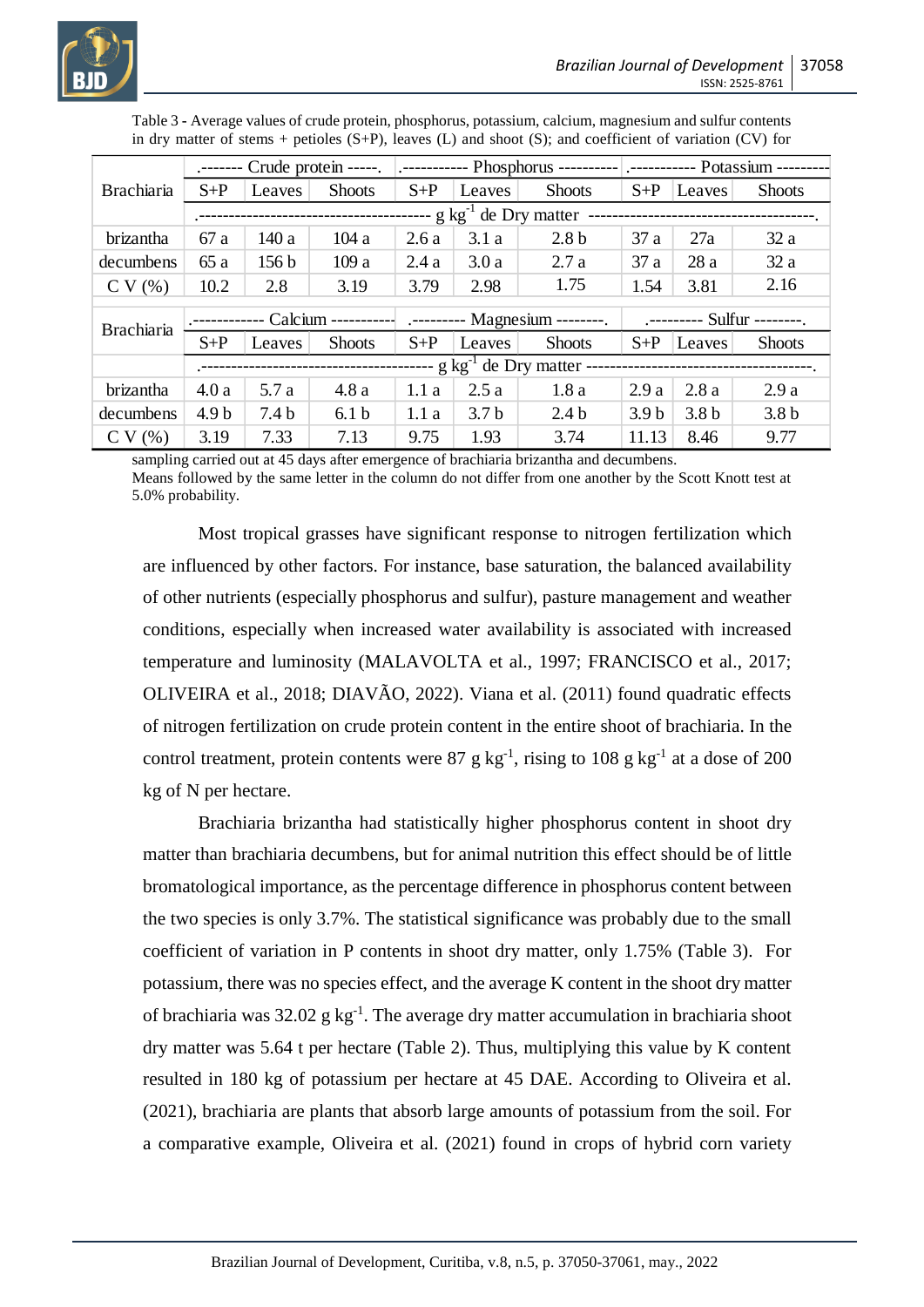

BM3066 with average forage production of 59.5 t of natural matter (about 20 t of dry matter ha<sup>-1</sup>) an average potassium accumulation of 195 kg ha<sup>-1</sup>.

Brachiaria decumbens had higher calcium, magnesium and sulfur contents than brachiaria brizantha. On average, the sulfur contents in shoot dry matter of brachiaria decumbens were about 30% higher than those of brachiaria brizantha. Sulfur greatly influences nitrogen metabolism and protein synthesis, as these nutrients have joint action on various metabolic routes. The common point of the metabolic routes of nitrogen and sulfur assimilation is the incorporation of sulfide in O-acetylserine by OAS-thiol-lyase in the formation of cysteine. In addition to cysteine, sulfur is also a constituent of cystine and methionine (MALAVOLTA et al., 1997; DE BONA, 2008; OLIVEIRA et al., 2018).

The nitrogen: sulfur (N:S) ratio has been used as a reference to evaluate whether the amount of sulfur in cattle diet is adequate. Thus, for the efficient use of food by cattle, the N:S ratio should be between 12:1 and 14:1. Fodder with smaller relationships can have an impact on improved nitrogen utilization, reducing ammonia levels in the rumen and increasing nitrogen retention. However, it is desirable that the S content in forage does not exceed 4.0 g  $kg^{-1}$  (RODRIGUES et al., 1998; DE BONA, 2008). The N:S ratios of brachiaria brizantha and brachiaria decumbens, calculated from the values mentioned in Table 3, were 5.73 and 4.58, respectively, without exceeding the value of  $4.0 \text{ g kg}^{-1}$ . Thus, both brachiaria brizantha and brachiaria decumbens, sulfur content and n:s ratio would be suitable for good ruminal fermentation.

## **4 CONCLUSION**

In the conditions in which this study was conducted, both brachiaria species showed high growth rates. However, shoot dry matter accumulation in brachiaria decumbens was approximately 25% higher than brachiaria brizantha. Yet, there was no species effect on the percentage allocation of dry matter and about 50% of it was allocated in the leaves.

There was no difference in crude protein contents in the shoots of the brachiaria species, and we found an average value of  $106 \text{ g kg}^{-1}$ , enough to ensure good ruminal fermentation.

Brachiaria decumbens had higher calcium, magnesium and sulfur contents than brachiaria brizantha, although contents of these three nutrients were considered adequate in brachiaria brizantha.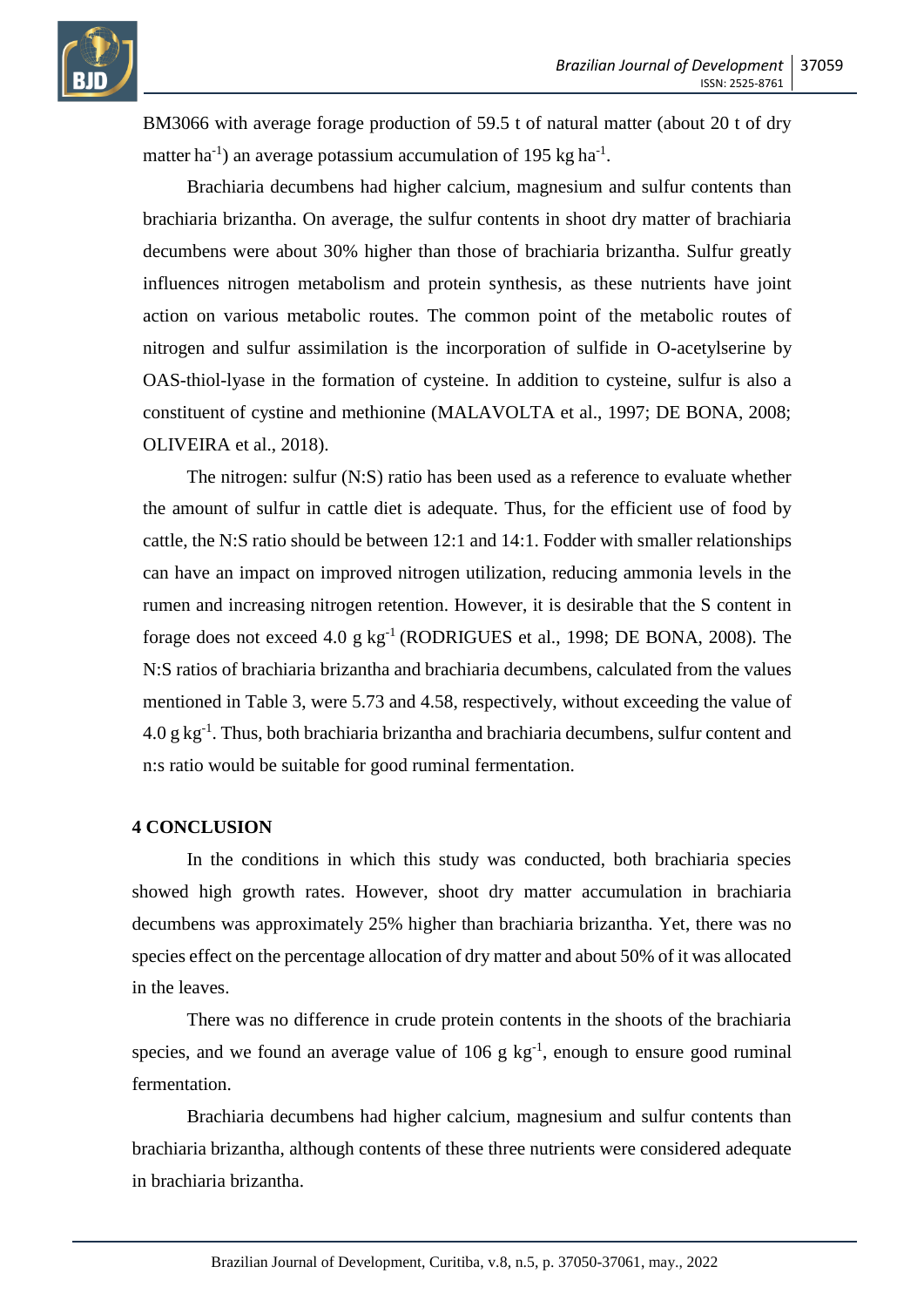

## **REFERENCES**

BRAZ, A. J. B. P. **Fitomassa e decomposição de espécies de cobertura do solo e seus efeitos na resposta do feijoeiro e do trigo ao nitrogênio**. 2003. 72p. Tese (Doutorado em Agronomia) – Escola de Agronomia e Engenharia de Alimentos, Universidade Federal de Goiás, Goiânia.

DE BONA, F. D. **Nitrogênio e enxofre para gramíneas forrageiras: atributos do solo e aspectos metabólicos, nutricionais e produtivos da planta**. Tese. Escola Superior de Agricultura "Luiz de Queiroz". 124 p. 2008.

DIAS, C. M. O. et al. Avaliação da produção de matéria seca de diferentes plantas forrageiras no sistema ILPF (integração lavoura pecuária floresta) na região do médio sudoeste baiano. **Brazilian Journal of Development,** v.7, n.12, p. 119978-119984. 2021.

DIAVÃO. J. **Estratégias para a recuperação e reforma de pastagem degradada de Urochloa decumbens na Zona da Mata de Minas Gerais**. Tese. Universidade Federal Rural do Rio de Janeiro. 2022. 106p.

FERREIRA, D. F. Sisvar: a computer statistical analysis system. **Ciência e Agrotecnologia**, Lavras, v. 35, n. 6, p. 1039-1042, 2011.

FIGUEIREDO, A. L. V. et al. Valor nutricional e ciclagem de nutrientes de pastagem Urochloa brizantha com esterco de galinha poedeira (Gallus gallus domesticus) na Amazônia Ocidental. **Brazilian Journal of Development,** v. 6, n. 7, p. 47129-47150, 2020.

FRANCISCO, E. A. B.; SILVA, E. M. B.; TEIXEIRA, R. A. Aumento da produtividade de carne vai adubação de pastagens. **Informações Agronômicas**, n. 158, p. 6-12, 2017.

KOZLOSKI, G.V. **Bioquímica dos ruminantes**. Universidade Federal de Santa Maria. Santa Maria. 212 p. 3ª edição, 2ª reimpressão. 2019.

MALAVOLTA, E.; VITTI, G. C.; OLIVEIRA, S. A. **Avaliação do estado nutricional das plantas** – Princípios e Aplicações (2ª Edição). Piracicaba: Associação Brasileira para Pesquisa da Potassa e do Fosfato, 1997. 319 p.

MORAIS, M.G. et al. Consumo e digestibilidade de nutrientes em bovinos submetidos a diferentes níveis de ureia. **Archivos de Zootecnia**, v.62, n.238, p.239-246, 2013.

OLIVEIRA, G.C.B. et al. Produção e composição química da *Braquiaria* ruziziensis cultivada após a colheita do milho de primeira safra. In: **VI Simpósio Nacional de Bovinocultura de Leite**. p. 253-256. Universidade Federal de Viçosa, 2017.

OLIVEIRA, M. A. et al. Análise de crescimento do capim-bermuda 'Tifton 85' (Cynodon spp.) **Revista Brasileira de Zootecnia**, v. 29, n.6, p.:1930-1938, 2000 (Suplemento 1).

OLIVEIRA, M. W. et al. **Mineral Nutrition and Fertilization of Sugarcane.** In: Alexandre Bosco de Oliveira. (Org.). Sugarcane - Technology and Research. 1ed. Londres: INTECH - Open Science, v. 1, p. 169-191, 2018.